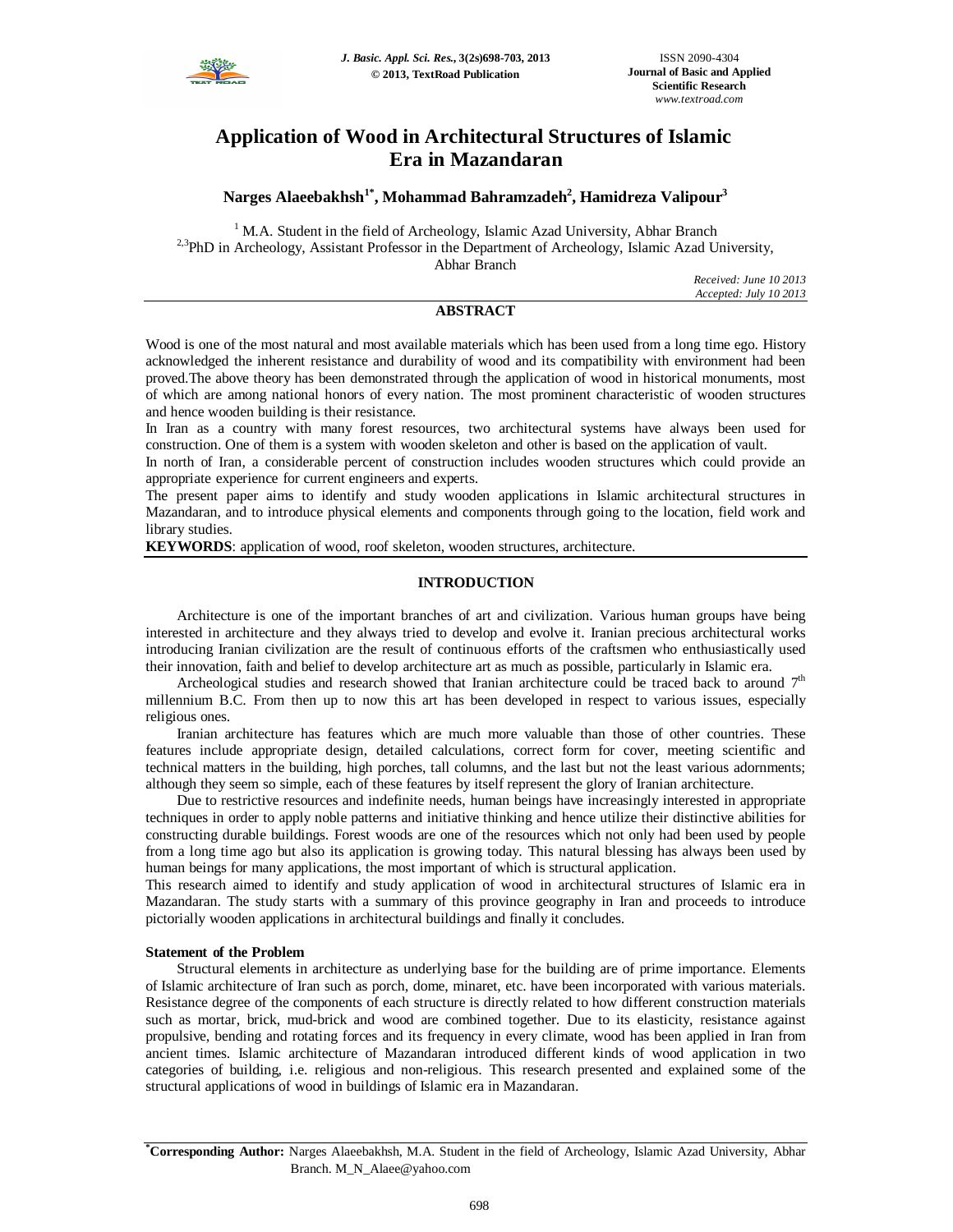#### Alaeebakhsh *et al.,*2013



Figure1.1. Representation of geographical location of Mazandaran Province in Iran

Wood had frequently used in the construction of Islamic era buildings, especially in Mazndaran, because it has many large forests. The applications of wood in Mazandaran in Islamic era are presented in following pictures.



Figure2.1. Detailed execution of wooden skeleton of roof in Madani's House from Qajar Period, Amol, Mazandaran, Iran.



Figure2.2. The roof of Madani's House from Qajar Period which is constructed of wood, Amol, Mazandaran, Iran.



Figure3.1. South façade of Pashakala Hall (Saghatalar) in Amol where application of wood in the main body of hall in upper floor is completely evident.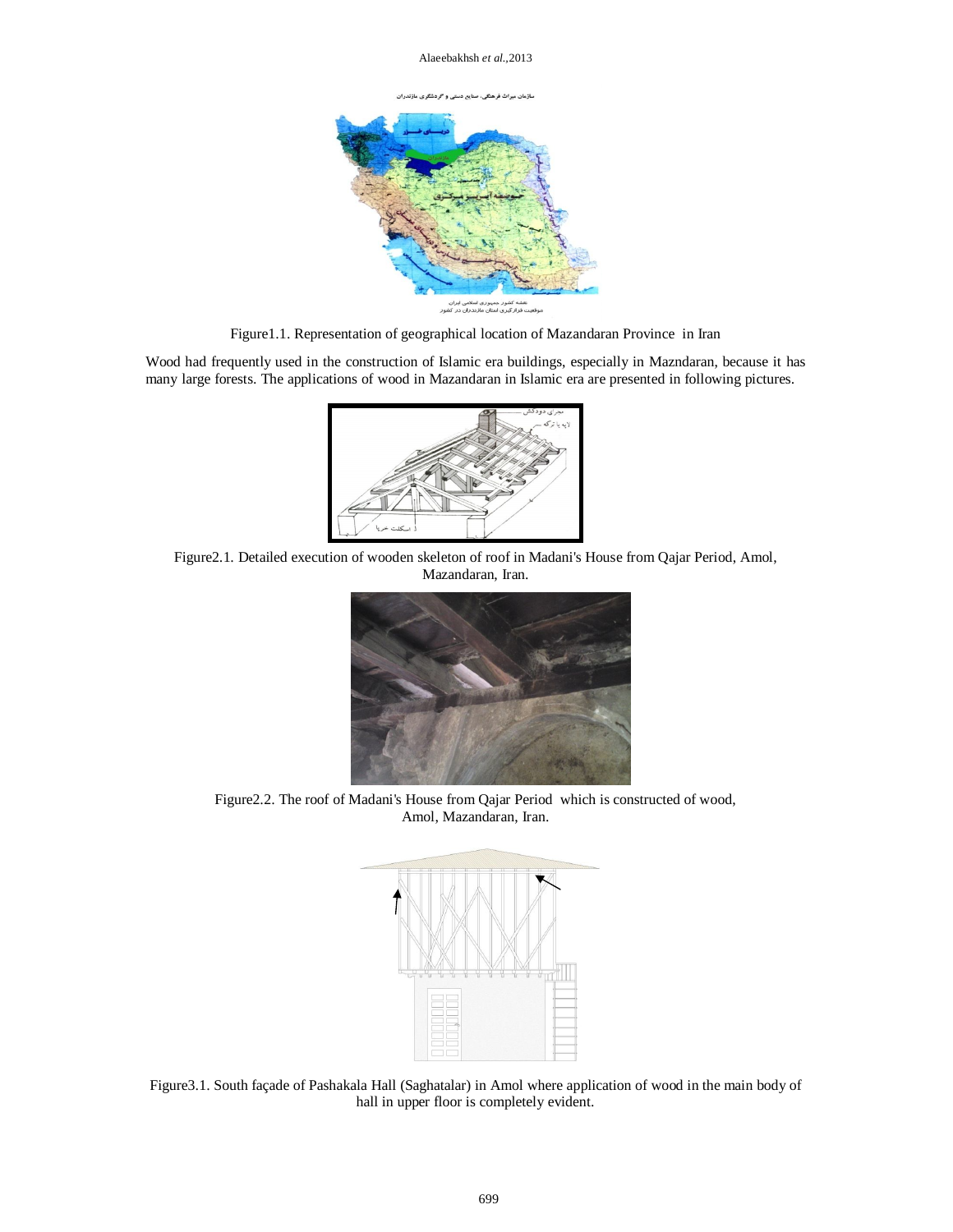

Figure2.3.Wooden beam in horseshoe ports of Madani's House from Qajar Period, Amol, Mazandaran, Iran.



Figure2.4.Flooring of upper floor in Madani's House from Qajar Period, Amol, Mazandaran, Iran.

# **Minarets of Mosques**

Minaret literally means a place for light and fire and indeed it is a tall and narrow structure which have usually been constructed next to mosques and holy shrines to recite izan or next to the roads, mosques , etc. as a guide post. Minaret in mosque means the light position (Kiani, 2008:322).



Figure2.5. Minaret of Imam Hassan Askari's mosque where top of the minaret is a wooden structure, Amol, Mazandaran, Iran.



Figure2.6. Entrance of a private alley in an old neighborhood in which underlying structures of the roof are made of wood, Babol, Mazandaran, Iran.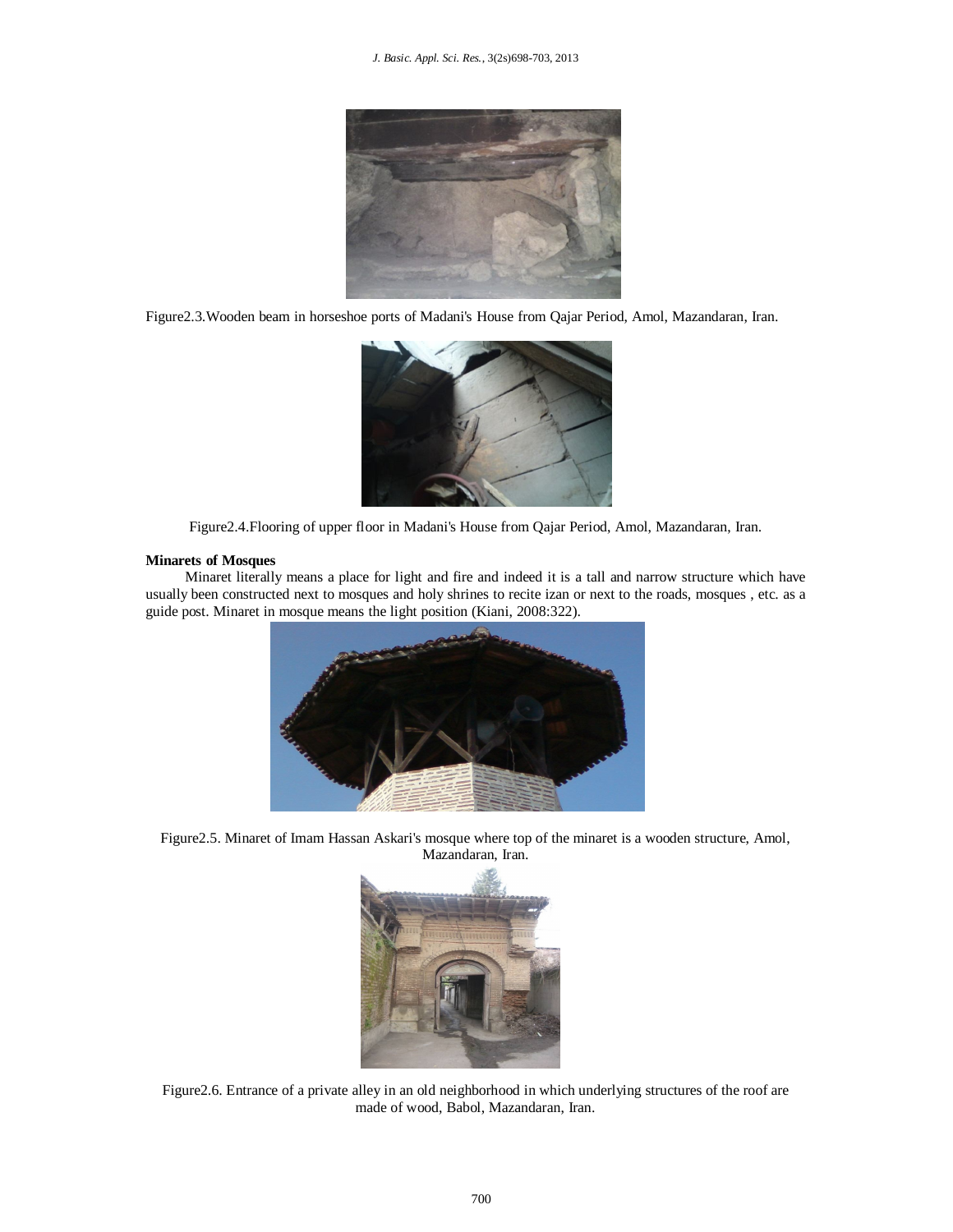There are various kinds of application of wooden structures in the chief (Friday) Mosque of Babol. This mosque is traced back to the ruling period of Mohammad Shah Qajar, in 1873.



Figure2.7. A wooden beam which is crossed from inside the wall of staircase and connected to minarets and roof.



Figure2.8. Application of wood between the rows of bricks and the end part under the roof of staircase connecting to the roof area.



Figure2.9. Double wooden beams in the end part of staircase roof which are connected to the roof area.



Figure2.10. Application of planks in staircase roof connected to the roof area.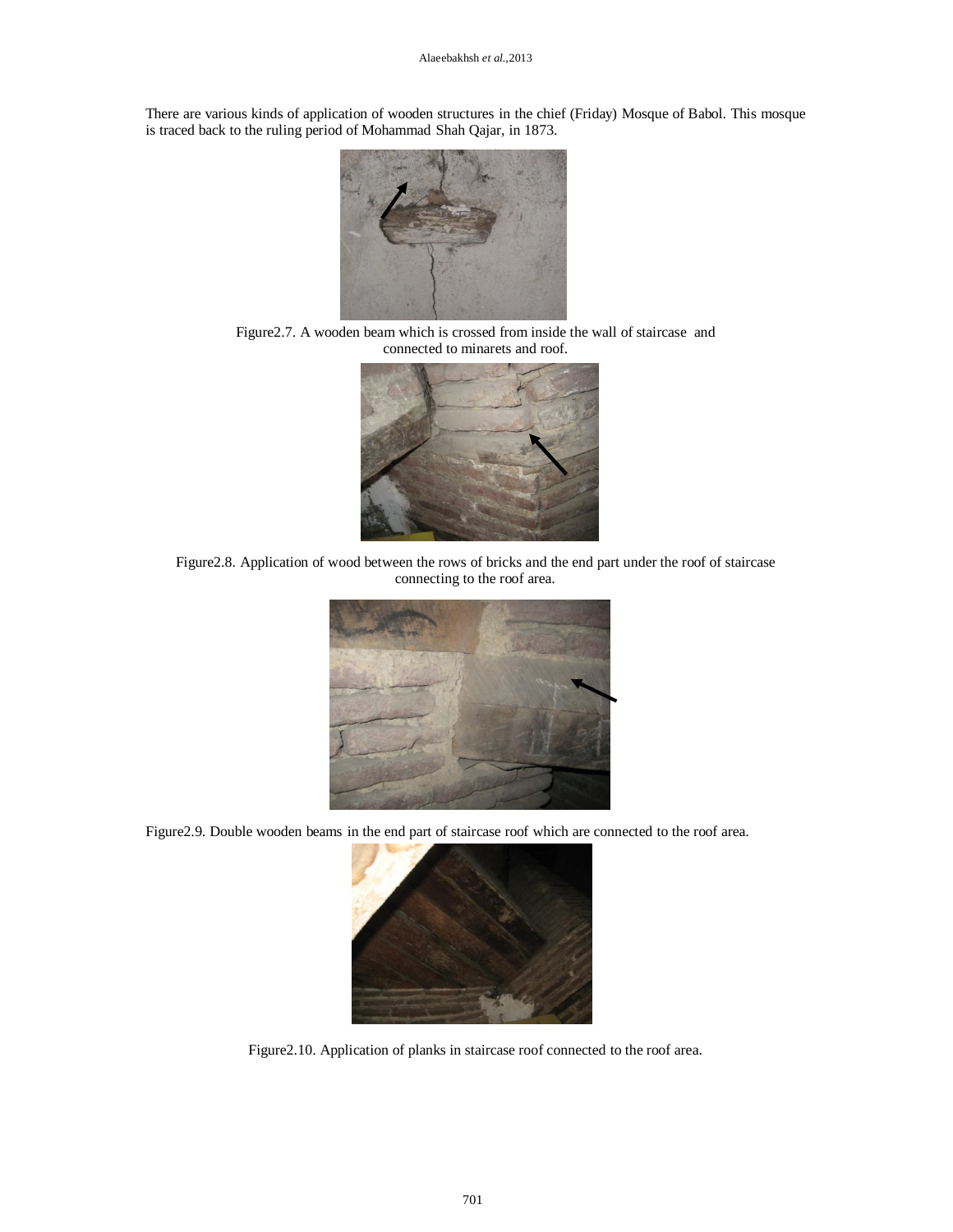*J. Basic. Appl. Sci. Res.*, 3(2s)698-703, 2013



Figure2.11. Application of wooden lumbers for establishing the roof on the top of mosque entrance.



Figure2.12.Application of wood in staircase connecting to the roof area



Figure2.13.Application of wood in the end of bricklaying of stairs



Figure2.14.Top of the minaret above the entrance of mosque which is made of wood.



Figure2.15. A sitting place for the old in Hami passage with wooden structure which is traced back to 200 years ago, Sari, Mazandaran, Iran.